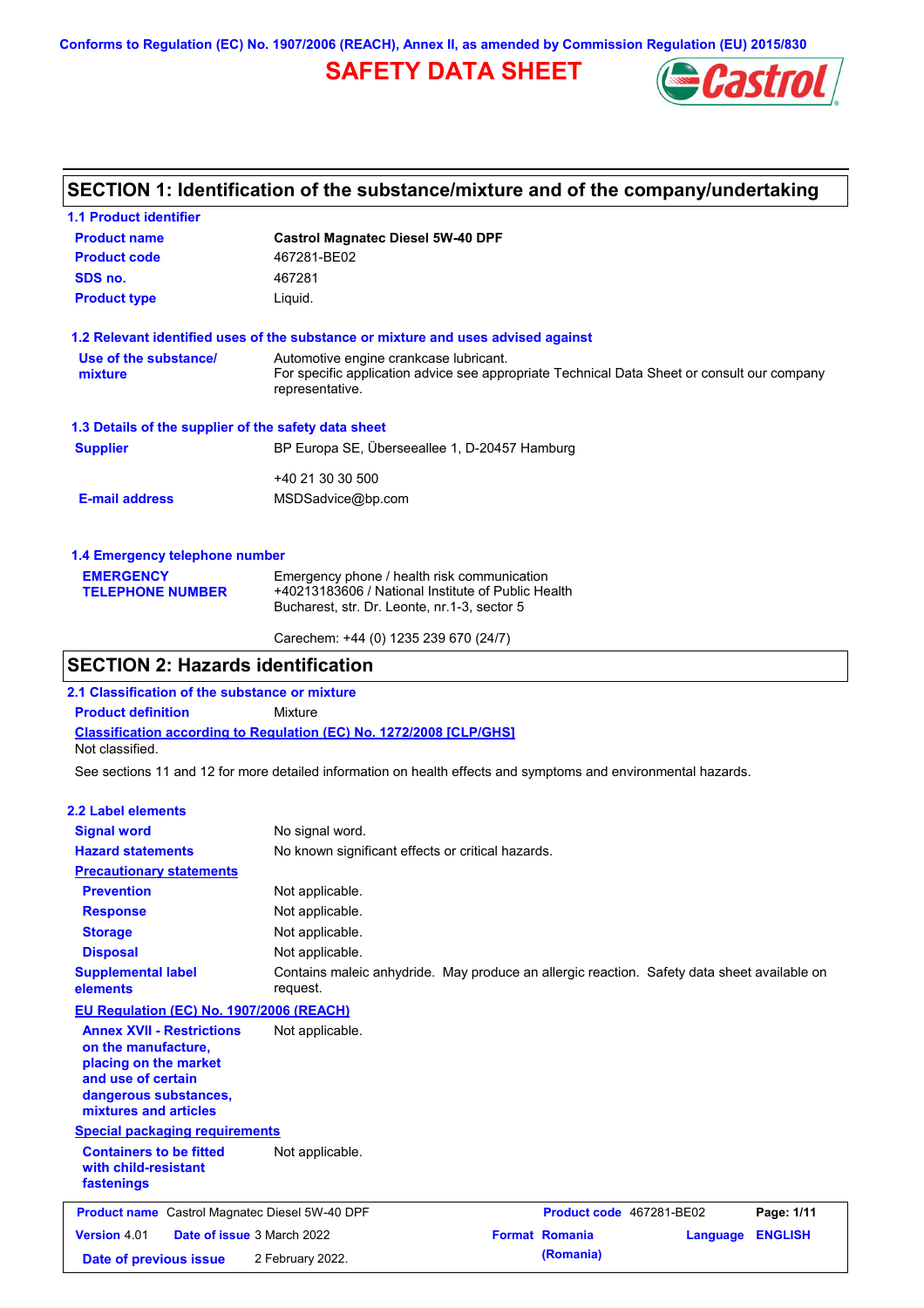# **SECTION 2: Hazards identification**

| <b>Tactile warning of danger</b>                                                                                         | Not applicable.                                                                                                                                                                                                          |
|--------------------------------------------------------------------------------------------------------------------------|--------------------------------------------------------------------------------------------------------------------------------------------------------------------------------------------------------------------------|
| 2.3 Other hazards                                                                                                        |                                                                                                                                                                                                                          |
| <b>Results of PBT and vPvB</b><br>assessment                                                                             | Product does not meet the criteria for PBT or vPvB according to Regulation (EC) No. 1907/2006,<br>Annex XIII.                                                                                                            |
| <b>Product meets the criteria</b><br>for PBT or vPvB according<br>to Regulation (EC) No.<br><b>1907/2006, Annex XIII</b> | This mixture does not contain any substances that are assessed to be a PBT or a vPvB.                                                                                                                                    |
| Other hazards which do<br>not result in classification                                                                   | Defatting to the skin.<br>USED ENGINE OILS<br>Used engine oil may contain hazardous components which have the potential to cause skin<br>cancer.<br>See Toxicological Information, section 11 of this Safety Data Sheet. |

## **SECTION 3: Composition/information on ingredients**

| <b>3.2 Mixtures</b>                                            |                                                                                        |               |                                                                                                                                                                                         |             |
|----------------------------------------------------------------|----------------------------------------------------------------------------------------|---------------|-----------------------------------------------------------------------------------------------------------------------------------------------------------------------------------------|-------------|
| <b>Product definition</b>                                      | Mixture                                                                                |               |                                                                                                                                                                                         |             |
|                                                                | Highly refined base oil (IP 346 DMSO extract < 3%). Proprietary performance additives. |               |                                                                                                                                                                                         |             |
| <b>Product/ingredient</b><br>name                              | <b>Identifiers</b>                                                                     | $\frac{9}{6}$ | <b>Regulation (EC) No.</b><br>1272/2008 [CLP]                                                                                                                                           | <b>Type</b> |
| Distillates (petroleum), hydrotreated<br>heavy paraffinic      | REACH #: 01-2119484627-25<br>EC: 265-157-1<br>CAS: 64742-54-7<br>Index: 649-467-00-8   | ≥50 - ≤75     | Not classified.                                                                                                                                                                         | $[2]$       |
| Distillates (petroleum), hydrotreated<br>heavy paraffinic      | REACH #: 01-2119484627-25<br>EC: 265-157-1<br>CAS: 64742-54-7<br>Index: 649-467-00-8   | ≥25 - ≤50     | Asp. Tox. 1, H304                                                                                                                                                                       | [1] [2]     |
| Benzene, ethenyl-, polymer with<br>1,3-butadiene, hydrogenated | CAS: 66070-58-4                                                                        | $\leq$ 3      | Aquatic Chronic 4, H413                                                                                                                                                                 | $[1]$       |
| maleic anhydride                                               | REACH #: 01-2119472428-31<br>EC: 203-571-6<br>CAS: 108-31-6<br>Index: 607-096-00-9     | < 0.001       | Acute Tox. 4, H302<br>Skin Corr. 1B, H314<br>Eye Dam. 1, H318<br>Resp. Sens. 1, H334<br>Skin Sens. 1A, H317<br>STOT RE 1, H372<br>(respiratory system)<br>(inhalation)<br><b>EUH071</b> | [1] [2]     |

**See Section 16 for the full text of the H statements declared above.**

### **Type**

[1] Substance classified with a health or environmental hazard

[2] Substance with a workplace exposure limit

[3] Substance meets the criteria for PBT according to Regulation (EC) No. 1907/2006, Annex XIII

[4] Substance meets the criteria for vPvB according to Regulation (EC) No. 1907/2006, Annex XIII

[5] Substance of equivalent concern

[6] Additional disclosure due to company policy

Occupational exposure limits, if available, are listed in Section 8.

### **SECTION 4: First aid measures**

**4.1 Description of first aid measures**

| Eye contact         | contact lenses. Get medical attention.                              | In case of contact, immediately flush eyes with plenty of water for at least 15 minutes. Eyelids<br>should be held away from the eyeball to ensure thorough rinsing. Check for and remove any |            |
|---------------------|---------------------------------------------------------------------|-----------------------------------------------------------------------------------------------------------------------------------------------------------------------------------------------|------------|
| <b>Skin contact</b> | reuse. Get medical attention if irritation develops.                | Wash skin thoroughly with soap and water or use recognised skin cleanser. Remove<br>contaminated clothing and shoes. Wash clothing before reuse. Clean shoes thoroughly before                |            |
| <b>Inhalation</b>   | surveillance for 48 hours. Get medical attention if symptoms occur. | If inhaled, remove to fresh air. In case of inhalation of decomposition products in a fire,<br>symptoms may be delayed. The exposed person may need to be kept under medical                  |            |
|                     | <b>Product name</b> Castrol Magnatec Diesel 5W-40 DPF               | <b>Product code</b> 467281-BE02                                                                                                                                                               | Page: 2/11 |

| .                      |                                   |                       |                  |  |
|------------------------|-----------------------------------|-----------------------|------------------|--|
| <b>Version 4.01</b>    | <b>Date of issue</b> 3 March 2022 | <b>Format Romania</b> | Language ENGLISH |  |
| Date of previous issue | 2 February 2022.                  | (Romania)             |                  |  |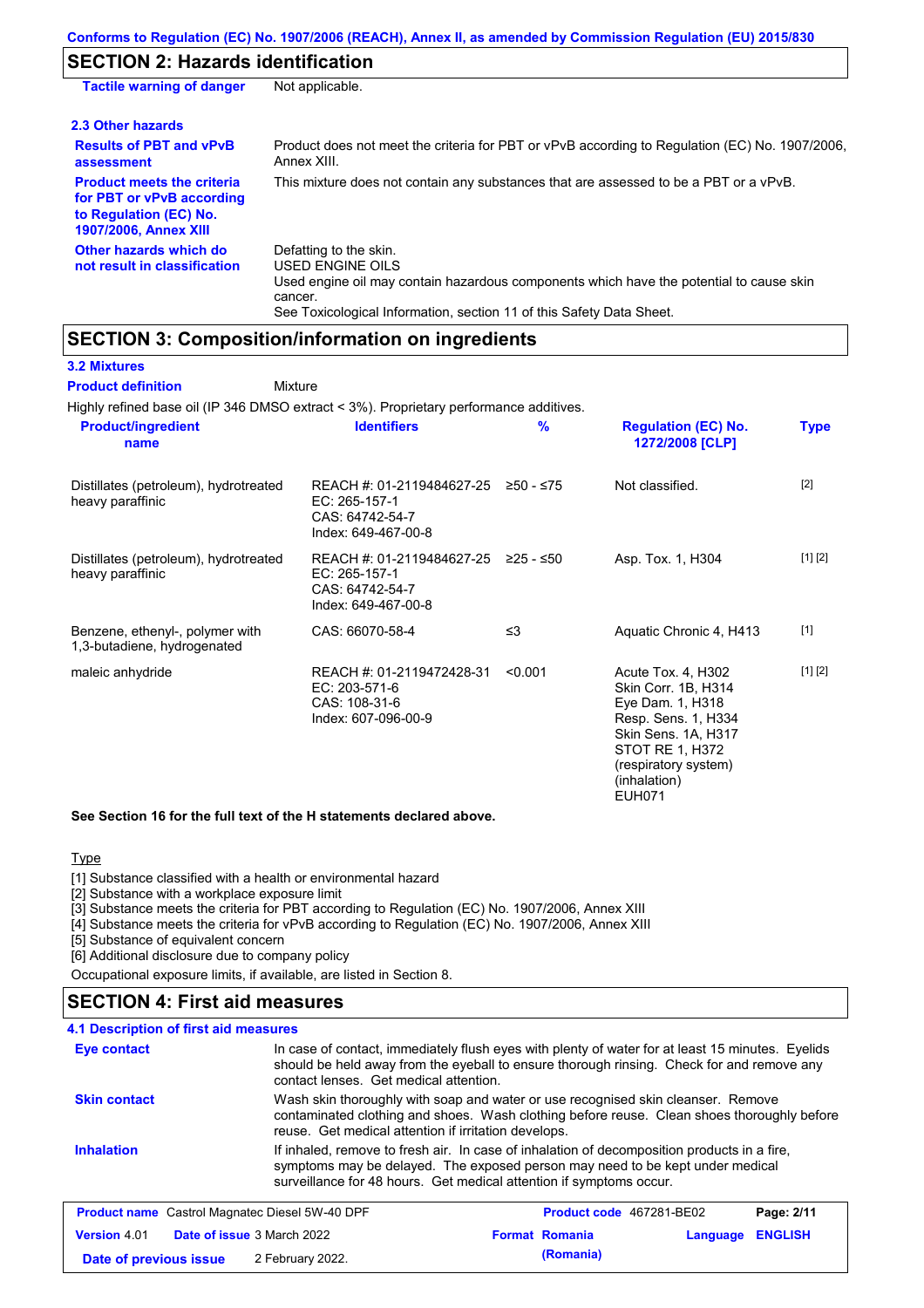| Conforms to Regulation (EC) No. 1907/2006 (REACH), Annex II, as amended by Commission Regulation (EU) 2015/830 |  |  |  |  |
|----------------------------------------------------------------------------------------------------------------|--|--|--|--|
|                                                                                                                |  |  |  |  |

# **SECTION 4: First aid measures**

| SEUTIUN 4. FIISL 410 THEASULES        |                                                                                                                     |
|---------------------------------------|---------------------------------------------------------------------------------------------------------------------|
| <b>Ingestion</b>                      | Do not induce vomiting unless directed to do so by medical personnel. Get medical attention if<br>symptoms occur.   |
| <b>Protection of first-aiders</b>     | No action shall be taken involving any personal risk or without suitable training.                                  |
|                                       | 4.2 Most important symptoms and effects, both acute and delayed                                                     |
|                                       | See Section 11 for more detailed information on health effects and symptoms.                                        |
| <b>Potential acute health effects</b> |                                                                                                                     |
| <b>Inhalation</b>                     | Exposure to decomposition products may cause a health hazard. Serious effects may be<br>delayed following exposure. |
| <b>Ingestion</b>                      | No known significant effects or critical hazards.                                                                   |
| <b>Skin contact</b>                   | Defatting to the skin. May cause skin dryness and irritation.                                                       |
| Eye contact                           | No known significant effects or critical hazards.                                                                   |
|                                       | Delayed and immediate effects as well as chronic effects from short and long-term exposure                          |
| <b>Inhalation</b>                     | Overexposure to the inhalation of airborne droplets or aerosols may cause irritation of the<br>respiratory tract.   |
| <b>Ingestion</b>                      | Ingestion of large quantities may cause nausea and diarrhoea.                                                       |
| <b>Skin contact</b>                   | Prolonged or repeated contact can defat the skin and lead to irritation and/or dermatitis.                          |
| Eye contact                           | Potential risk of transient stinging or redness if accidental eye contact occurs.                                   |
|                                       |                                                                                                                     |

### **4.3 Indication of any immediate medical attention and special treatment needed**

| <b>Notes to physician</b> | Treatment should in general be symptomatic and directed to relieving any effects.   |
|---------------------------|-------------------------------------------------------------------------------------|
|                           | In case of inhalation of decomposition products in a fire, symptoms may be delayed. |
|                           | The exposed person may need to be kept under medical surveillance for 48 hours.     |

# **SECTION 5: Firefighting measures**

| 5.1 Extinguishing media                                   |                                                                                                                                                                                                                                                                                                                                                                   |
|-----------------------------------------------------------|-------------------------------------------------------------------------------------------------------------------------------------------------------------------------------------------------------------------------------------------------------------------------------------------------------------------------------------------------------------------|
| <b>Suitable extinguishing</b><br>media                    | In case of fire, use foam, dry chemical or carbon dioxide extinguisher or spray.                                                                                                                                                                                                                                                                                  |
| <b>Unsuitable extinguishing</b><br>media                  | Do not use water jet. The use of a water jet may cause the fire to spread by splashing the<br>burning product.                                                                                                                                                                                                                                                    |
| 5.2 Special hazards arising from the substance or mixture |                                                                                                                                                                                                                                                                                                                                                                   |
| <b>Hazards from the</b><br>substance or mixture           | In a fire or if heated, a pressure increase will occur and the container may burst.                                                                                                                                                                                                                                                                               |
| <b>Hazardous combustion</b><br>products                   | Combustion products may include the following:<br>carbon oxides $(CO, CO2)$ (carbon monoxide, carbon dioxide)<br>nitrogen oxides ( $NO$ , $NO2$ etc.)                                                                                                                                                                                                             |
| <b>5.3 Advice for firefighters</b>                        |                                                                                                                                                                                                                                                                                                                                                                   |
| <b>Special precautions for</b><br>fire-fighters           | No action shall be taken involving any personal risk or without suitable training. Promptly<br>isolate the scene by removing all persons from the vicinity of the incident if there is a fire.                                                                                                                                                                    |
| <b>Special protective</b><br>equipment for fire-fighters  | Fire-fighters should wear appropriate protective equipment and self-contained breathing<br>apparatus (SCBA) with a full face-piece operated in positive pressure mode. Clothing for fire-<br>fighters (including helmets, protective boots and gloves) conforming to European standard EN<br>469 will provide a basic level of protection for chemical incidents. |

# **SECTION 6: Accidental release measures**

|                                         | 6.1 Personal precautions, protective equipment and emergency procedures                                                                                                                                                                                                                                                             |
|-----------------------------------------|-------------------------------------------------------------------------------------------------------------------------------------------------------------------------------------------------------------------------------------------------------------------------------------------------------------------------------------|
| For non-emergency<br>personnel          | No action shall be taken involving any personal risk or without suitable training. Evacuate<br>surrounding areas. Keep unnecessary and unprotected personnel from entering. Do not touch<br>or walk through spilt material. Floors may be slippery; use care to avoid falling. Put on<br>appropriate personal protective equipment. |
| For emergency responders                | If specialised clothing is required to deal with the spillage, take note of any information in<br>Section 8 on suitable and unsuitable materials. See also the information in "For non-<br>emergency personnel".                                                                                                                    |
| <b>6.2 Environmental</b><br>precautions | Avoid dispersal of spilt material and runoff and contact with soil, waterways, drains and sewers.<br>Inform the relevant authorities if the product has caused environmental pollution (sewers,<br>waterways, soil or air).                                                                                                         |

| <b>Product name</b> Castrol Magnatec Diesel 5W-40 DPF    |  |                  | Product code 467281-BE02 | Page: 3/11              |  |  |
|----------------------------------------------------------|--|------------------|--------------------------|-------------------------|--|--|
| <b>Date of issue</b> 3 March 2022<br><b>Version 4.01</b> |  |                  | <b>Format Romania</b>    | <b>Language ENGLISH</b> |  |  |
| Date of previous issue                                   |  | 2 February 2022. |                          | (Romania)               |  |  |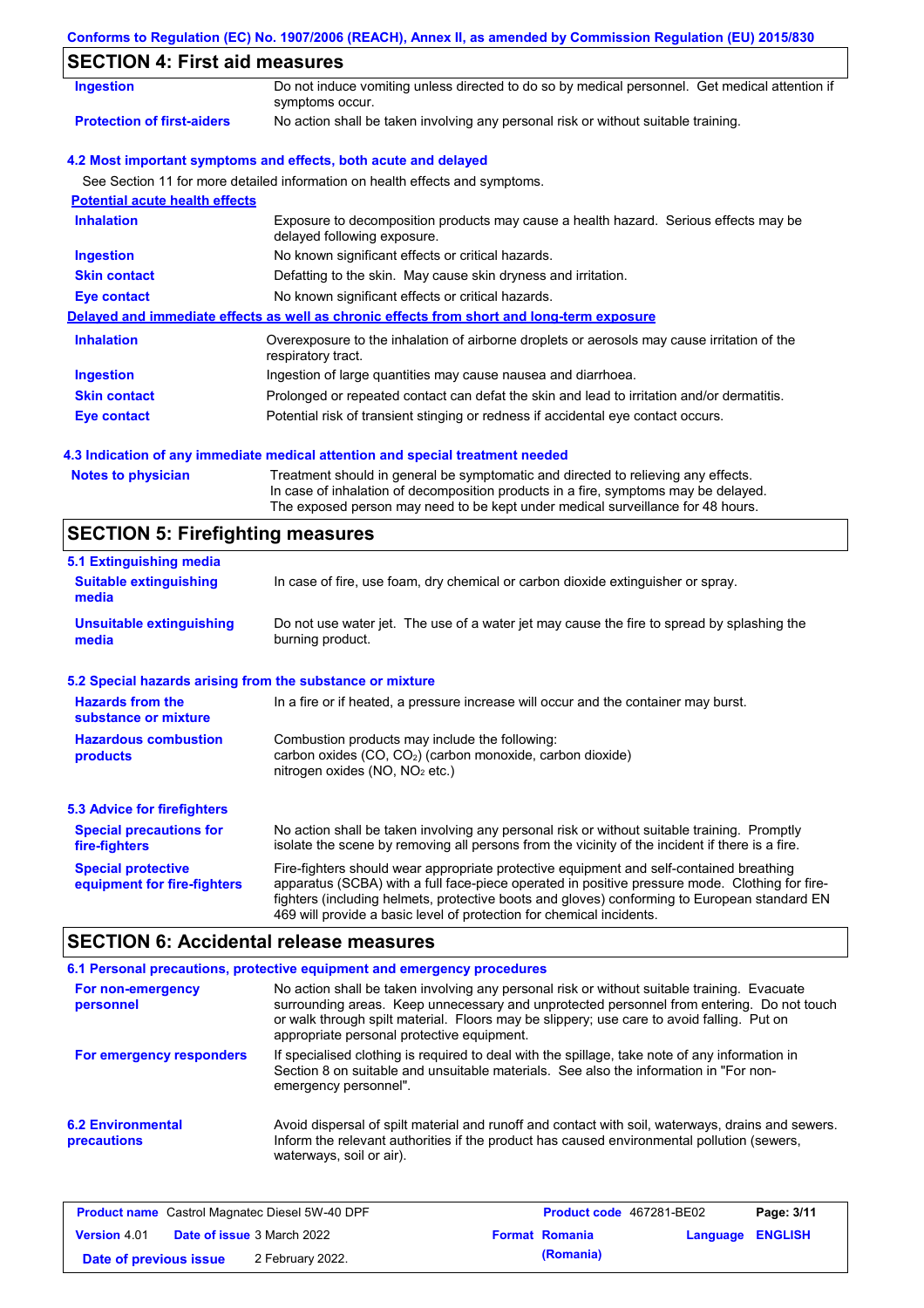### **SECTION 6: Accidental release measures**

|                                           | 6.3 Methods and material for containment and cleaning up                                                                                                                                                                                                                                                                                                                                       |
|-------------------------------------------|------------------------------------------------------------------------------------------------------------------------------------------------------------------------------------------------------------------------------------------------------------------------------------------------------------------------------------------------------------------------------------------------|
| <b>Small spill</b>                        | Stop leak if without risk. Move containers from spill area. Absorb with an inert material and<br>place in an appropriate waste disposal container. Dispose of via a licensed waste disposal<br>contractor.                                                                                                                                                                                     |
| Large spill                               | Stop leak if without risk. Move containers from spill area. Prevent entry into sewers, water<br>courses, basements or confined areas. Contain and collect spillage with non-combustible,<br>absorbent material e.g. sand, earth, vermiculite or diatomaceous earth and place in container<br>for disposal according to local regulations. Dispose of via a licensed waste disposal contractor. |
| 6.4 Reference to other<br><b>sections</b> | See Section 1 for emergency contact information.<br>See Section 5 for firefighting measures.<br>See Section 8 for information on appropriate personal protective equipment.<br>See Section 12 for environmental precautions.<br>See Section 13 for additional waste treatment information.                                                                                                     |

## **SECTION 7: Handling and storage**

| 7.1 Precautions for safe handling                                                    |                                                                                                                                                                                                                                                                                                                                                                                                                                                                                          |
|--------------------------------------------------------------------------------------|------------------------------------------------------------------------------------------------------------------------------------------------------------------------------------------------------------------------------------------------------------------------------------------------------------------------------------------------------------------------------------------------------------------------------------------------------------------------------------------|
| <b>Protective measures</b>                                                           | Put on appropriate personal protective equipment.                                                                                                                                                                                                                                                                                                                                                                                                                                        |
| <b>Advice on general</b><br>occupational hygiene                                     | Eating, drinking and smoking should be prohibited in areas where this material is handled,<br>stored and processed. Wash thoroughly after handling. Remove contaminated clothing and<br>protective equipment before entering eating areas. See also Section 8 for additional<br>information on hygiene measures.                                                                                                                                                                         |
| <b>7.2 Conditions for safe</b><br>storage, including any<br><i>incompatibilities</i> | Store in accordance with local regulations. Store in a dry, cool and well-ventilated area, away<br>from incompatible materials (see Section 10). Keep away from heat and direct sunlight. Keep<br>container tightly closed and sealed until ready for use. Containers that have been opened must<br>be carefully resealed and kept upright to prevent leakage. Store and use only in equipment/<br>containers designed for use with this product. Do not store in unlabelled containers. |
| <b>Not suitable</b>                                                                  | Prolonged exposure to elevated temperature.                                                                                                                                                                                                                                                                                                                                                                                                                                              |
| 7.3 Specific end use(s)                                                              |                                                                                                                                                                                                                                                                                                                                                                                                                                                                                          |
| <b>Recommendations</b>                                                               | See section 1.2 and Exposure scenarios in annex, if applicable.                                                                                                                                                                                                                                                                                                                                                                                                                          |

## **SECTION 8: Exposure controls/personal protection**

| <b>8.1 Control parameters</b>                          |                                                                                                                                                                                                                                                                                                                          |
|--------------------------------------------------------|--------------------------------------------------------------------------------------------------------------------------------------------------------------------------------------------------------------------------------------------------------------------------------------------------------------------------|
| <b>Occupational exposure limits</b>                    |                                                                                                                                                                                                                                                                                                                          |
| <b>Product/ingredient name</b>                         | <b>Exposure limit values</b>                                                                                                                                                                                                                                                                                             |
| Distillates (petroleum), hydrotreated heavy paraffinic | HG 1218/2006 with subsequent modifications and additions<br>(Romania).<br>VLA: 5 mg/m <sup>3</sup> 8 hours. Issued/Revised: 10/2006<br>Short term: 10 mg/m <sup>3</sup> 15 minutes. Issued/Revised: 10/2006                                                                                                              |
| Distillates (petroleum), hydrotreated heavy paraffinic | HG 1218/2006 with subsequent modifications and additions<br>(Romania).<br>VLA: 5 mg/m <sup>3</sup> 8 hours. Issued/Revised: 10/2006<br>Short term: 10 mg/m <sup>3</sup> 15 minutes. Issued/Revised: 10/2006                                                                                                              |
| maleic anhydride                                       | HG 1218/2006 with subsequent modifications and additions<br>(Romania).<br>VLA: 1 mg/m <sup>3</sup> 8 hours. Issued/Revised: 10/2006<br>VLA: 0.25 ppm 8 hours. Issued/Revised: 10/2006<br>Short term: 3 mg/m <sup>3</sup> 15 minutes. Issued/Revised: 10/2006<br>Short term: 0.75 ppm 15 minutes. Issued/Revised: 10/2006 |

Whilst specific OELs for certain components may be shown in this section, other components may be present in any mist, vapour or dust produced. Therefore, the specific OELs may not be applicable to the product as a whole and are provided for guidance only.

**Recommended monitoring procedures** If this product contains ingredients with exposure limits, personal, workplace atmosphere or biological monitoring may be required to determine the effectiveness of the ventilation or other control measures and/or the necessity to use respiratory protective equipment. Reference should be made to monitoring standards, such as the following: European Standard EN 689 (Workplace atmospheres - Guidance for the assessment of exposure by inhalation to chemical agents for comparison with limit values and measurement strategy) European Standard EN 14042 (Workplace atmospheres - Guide for the application and use of procedures for the assessment of exposure to chemical and biological agents) European Standard EN 482 (Workplace atmospheres - General requirements for the performance of procedures for the measurement of chemical agents) Reference to national guidance documents for methods for

| <b>Product name</b> Castrol Magnatec Diesel 5W-40 DPF |  | <b>Product code</b> 467281-BE02   |  | Page: 4/11            |                  |  |
|-------------------------------------------------------|--|-----------------------------------|--|-----------------------|------------------|--|
| <b>Version 4.01</b>                                   |  | <b>Date of issue 3 March 2022</b> |  | <b>Format Romania</b> | Language ENGLISH |  |
| Date of previous issue                                |  | 2 February 2022.                  |  | (Romania)             |                  |  |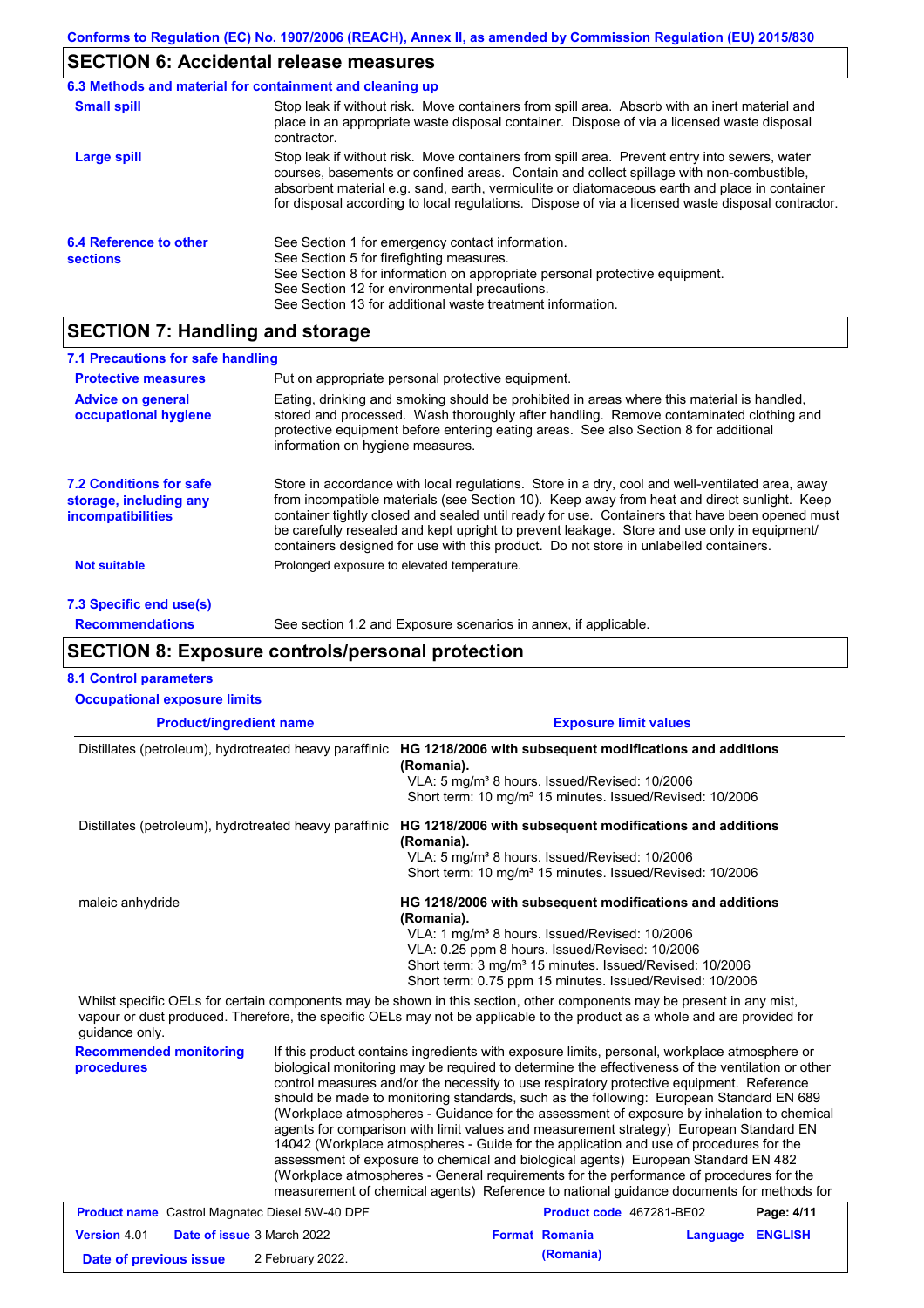# **SECTION 8: Exposure controls/personal protection**

the determination of hazardous substances will also be required.

# **Derived No Effect Level**

No DNELs/DMELs available.

### **Predicted No Effect Concentration**

No PNECs available

| <b>8.2 Exposure controls</b>               |                                                                                                                                                                                                                                                                                                                                                                                                                                                                                                                                                                                                                                                                                                                                                                                                                                                                                                                                                                                                         |
|--------------------------------------------|---------------------------------------------------------------------------------------------------------------------------------------------------------------------------------------------------------------------------------------------------------------------------------------------------------------------------------------------------------------------------------------------------------------------------------------------------------------------------------------------------------------------------------------------------------------------------------------------------------------------------------------------------------------------------------------------------------------------------------------------------------------------------------------------------------------------------------------------------------------------------------------------------------------------------------------------------------------------------------------------------------|
| <b>Appropriate engineering</b><br>controls | Provide exhaust ventilation or other engineering controls to keep the relevant airborne<br>concentrations below their respective occupational exposure limits.<br>All activities involving chemicals should be assessed for their risks to health, to ensure<br>exposures are adequately controlled. Personal protective equipment should only be considered<br>after other forms of control measures (e.g. engineering controls) have been suitably evaluated.<br>Personal protective equipment should conform to appropriate standards, be suitable for use, be<br>kept in good condition and properly maintained.<br>Your supplier of personal protective equipment should be consulted for advice on selection and<br>appropriate standards. For further information contact your national organisation for standards.<br>The final choice of protective equipment will depend upon a risk assessment. It is important to<br>ensure that all items of personal protective equipment are compatible. |
| <b>Individual protection measures</b>      |                                                                                                                                                                                                                                                                                                                                                                                                                                                                                                                                                                                                                                                                                                                                                                                                                                                                                                                                                                                                         |
| <b>Hygiene measures</b>                    | Wash hands, forearms and face thoroughly after handling chemical products, before eating,<br>smoking and using the lavatory and at the end of the working period. Ensure that eyewash<br>stations and safety showers are close to the workstation location.                                                                                                                                                                                                                                                                                                                                                                                                                                                                                                                                                                                                                                                                                                                                             |
| <b>Respiratory protection</b>              | In case of insufficient ventilation, wear suitable respiratory equipment.<br>The correct choice of respiratory protection depends upon the chemicals being handled, the<br>conditions of work and use, and the condition of the respiratory equipment. Safety procedures<br>should be developed for each intended application. Respiratory protection equipment should<br>therefore be chosen in consultation with the supplier/manufacturer and with a full assessment<br>of the working conditions.                                                                                                                                                                                                                                                                                                                                                                                                                                                                                                   |
| <b>Eye/face protection</b>                 | Safety glasses with side shields.                                                                                                                                                                                                                                                                                                                                                                                                                                                                                                                                                                                                                                                                                                                                                                                                                                                                                                                                                                       |
| <b>Skin protection</b>                     |                                                                                                                                                                                                                                                                                                                                                                                                                                                                                                                                                                                                                                                                                                                                                                                                                                                                                                                                                                                                         |
| <b>Hand protection</b>                     | <b>General Information:</b>                                                                                                                                                                                                                                                                                                                                                                                                                                                                                                                                                                                                                                                                                                                                                                                                                                                                                                                                                                             |
|                                            | Because specific work environments and material handling practices vary, safety procedures<br>should be developed for each intended application. The correct choice of protective gloves<br>depends upon the chemicals being handled, and the conditions of work and use. Most gloves<br>provide protection for only a limited time before they must be discarded and replaced (even the<br>best chemically resistant gloves will break down after repeated chemical exposures).                                                                                                                                                                                                                                                                                                                                                                                                                                                                                                                        |
|                                            | Gloves should be chosen in consultation with the supplier / manufacturer and taking account of<br>a full assessment of the working conditions.                                                                                                                                                                                                                                                                                                                                                                                                                                                                                                                                                                                                                                                                                                                                                                                                                                                          |
|                                            | Recommended: Nitrile gloves.<br><b>Breakthrough time:</b>                                                                                                                                                                                                                                                                                                                                                                                                                                                                                                                                                                                                                                                                                                                                                                                                                                                                                                                                               |
|                                            | Breakthrough time data are generated by glove manufacturers under laboratory test conditions<br>and represent how long a glove can be expected to provide effective permeation resistance. It<br>is important when following breakthrough time recommendations that actual workplace<br>conditions are taken into account. Always consult with your glove supplier for up-to-date<br>technical information on breakthrough times for the recommended glove type.<br>Our recommendations on the selection of gloves are as follows:                                                                                                                                                                                                                                                                                                                                                                                                                                                                      |
|                                            | Continuous contact:                                                                                                                                                                                                                                                                                                                                                                                                                                                                                                                                                                                                                                                                                                                                                                                                                                                                                                                                                                                     |
|                                            | Gloves with a minimum breakthrough time of 240 minutes, or >480 minutes if suitable gloves<br>can be obtained.<br>If suitable gloves are not available to offer that level of protection, gloves with shorter<br>breakthrough times may be acceptable as long as appropriate glove maintenance and<br>replacement regimes are determined and adhered to.                                                                                                                                                                                                                                                                                                                                                                                                                                                                                                                                                                                                                                                |
|                                            | Short-term / splash protection:                                                                                                                                                                                                                                                                                                                                                                                                                                                                                                                                                                                                                                                                                                                                                                                                                                                                                                                                                                         |
|                                            | Recommended breakthrough times as above.<br>It is recognised that for short-term, transient exposures, gloves with shorter breakthrough times<br>may commonly be used. Therefore, appropriate maintenance and replacement regimes must<br>be determined and rigorously followed.                                                                                                                                                                                                                                                                                                                                                                                                                                                                                                                                                                                                                                                                                                                        |
|                                            | <b>Glove Thickness:</b>                                                                                                                                                                                                                                                                                                                                                                                                                                                                                                                                                                                                                                                                                                                                                                                                                                                                                                                                                                                 |
|                                            |                                                                                                                                                                                                                                                                                                                                                                                                                                                                                                                                                                                                                                                                                                                                                                                                                                                                                                                                                                                                         |

|                        | <b>Product name</b> Castrol Magnatec Diesel 5W-40 DPF | <b>Product code</b> 467281-BE02 |                  | Page: 5/11 |
|------------------------|-------------------------------------------------------|---------------------------------|------------------|------------|
| <b>Version</b> 4.01    | <b>Date of issue 3 March 2022</b>                     | <b>Format Romania</b>           | Language ENGLISH |            |
| Date of previous issue | 2 February 2022.                                      | (Romania)                       |                  |            |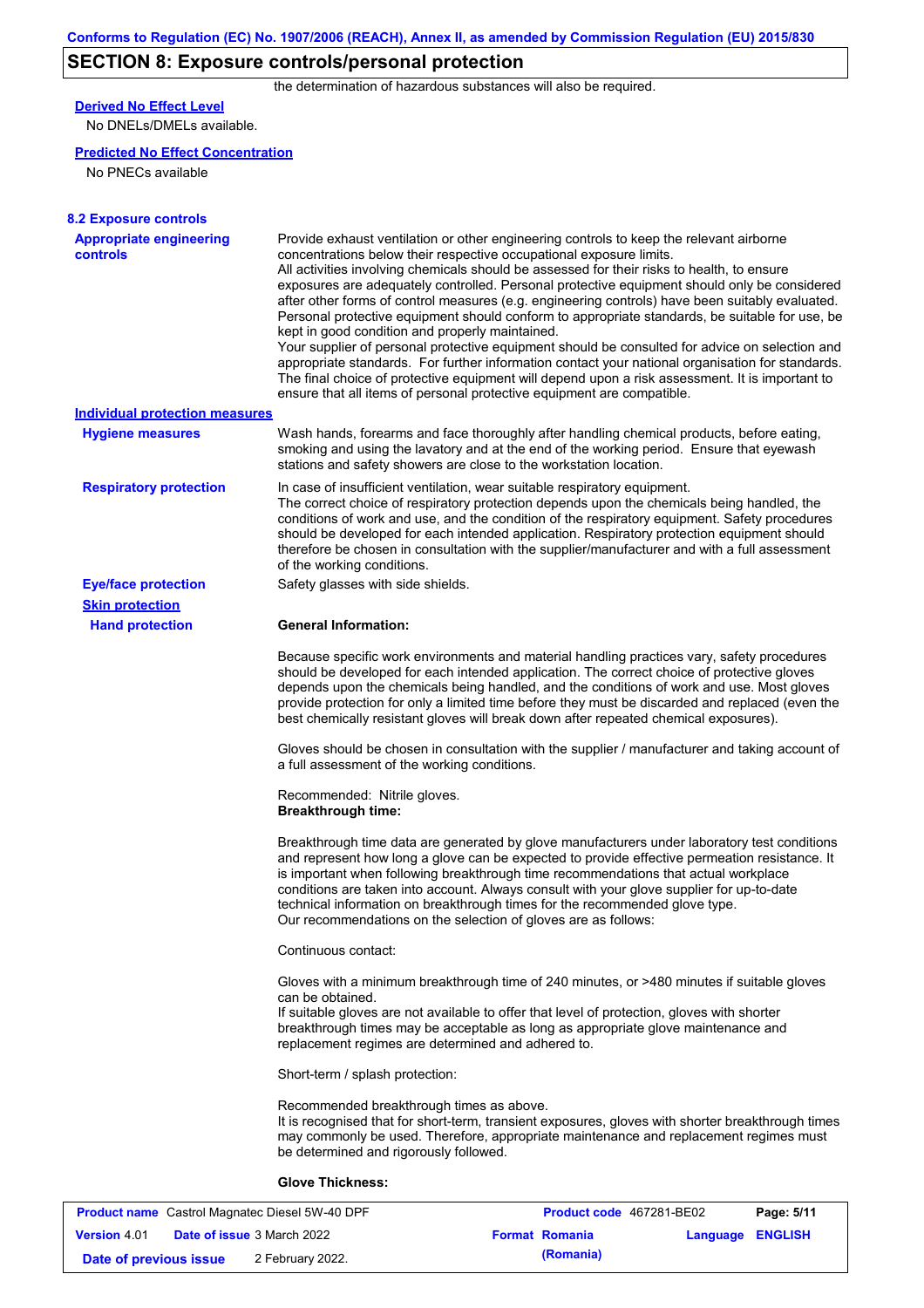# **SECTION 8: Exposure controls/personal protection**

|                                                  | For general applications, we recommend gloves with a thickness typically greater than 0.35 mm.                                                                                                                                                                                                                                                                                                                                                                                                                                                                                                                                                                                        |
|--------------------------------------------------|---------------------------------------------------------------------------------------------------------------------------------------------------------------------------------------------------------------------------------------------------------------------------------------------------------------------------------------------------------------------------------------------------------------------------------------------------------------------------------------------------------------------------------------------------------------------------------------------------------------------------------------------------------------------------------------|
|                                                  | It should be emphasised that glove thickness is not necessarily a good predictor of glove<br>resistance to a specific chemical, as the permeation efficiency of the glove will be dependent<br>on the exact composition of the glove material. Therefore, glove selection should also be based<br>on consideration of the task requirements and knowledge of breakthrough times.<br>Glove thickness may also vary depending on the glove manufacturer, the glove type and the<br>glove model. Therefore, the manufacturers' technical data should always be taken into account<br>to ensure selection of the most appropriate glove for the task.                                     |
|                                                  | Note: Depending on the activity being conducted, gloves of varying thickness may be required<br>for specific tasks. For example:                                                                                                                                                                                                                                                                                                                                                                                                                                                                                                                                                      |
|                                                  | • Thinner gloves (down to 0.1 mm or less) may be required where a high degree of manual<br>dexterity is needed. However, these gloves are only likely to give short duration protection and<br>would normally be just for single use applications, then disposed of.                                                                                                                                                                                                                                                                                                                                                                                                                  |
|                                                  | • Thicker gloves (up to 3 mm or more) may be required where there is a mechanical (as well<br>as a chemical) risk i.e. where there is abrasion or puncture potential.                                                                                                                                                                                                                                                                                                                                                                                                                                                                                                                 |
| <b>Skin and body</b>                             | Use of protective clothing is good industrial practice.<br>Personal protective equipment for the body should be selected based on the task being<br>performed and the risks involved and should be approved by a specialist before handling this<br>product.<br>Cotton or polyester/cotton overalls will only provide protection against light superficial<br>contamination that will not soak through to the skin. Overalls should be laundered on a regular<br>basis. When the risk of skin exposure is high (e.g. when cleaning up spillages or if there is a<br>risk of splashing) then chemical resistant aprons and/or impervious chemical suits and boots<br>will be required. |
| <b>Refer to standards:</b>                       | Respiratory protection: EN 529<br>Gloves: EN 420, EN 374<br>Eye protection: EN 166<br>Filtering half-mask: EN 149<br>Filtering half-mask with valve: EN 405<br>Half-mask: EN 140 plus filter<br>Full-face mask: EN 136 plus filter<br>Particulate filters: EN 143<br>Gas/combined filters: EN 14387                                                                                                                                                                                                                                                                                                                                                                                   |
| <b>Environmental exposure</b><br><b>controls</b> | Emissions from ventilation or work process equipment should be checked to ensure they<br>comply with the requirements of environmental protection legislation. In some cases, fume<br>scrubbers, filters or engineering modifications to the process equipment will be necessary to<br>reduce emissions to acceptable levels.                                                                                                                                                                                                                                                                                                                                                         |

## **SECTION 9: Physical and chemical properties**

The conditions of measurement of all properties are at standard temperature and pressure unless otherwise indicated.

### **9.1 Information on basic physical and chemical properties**

| <b>Appearance</b>                                      |                                              |
|--------------------------------------------------------|----------------------------------------------|
| <b>Physical state</b>                                  | Liguid.                                      |
| <b>Colour</b>                                          | Amber. [Light]                               |
| <b>Odour</b>                                           | Not available.                               |
| <b>Odour threshold</b>                                 | Not available.                               |
| pH                                                     | Not applicable.                              |
| <b>Melting point/freezing point</b>                    | Not available.                               |
| Initial boiling point and boiling<br>range             | Not available.                               |
| <b>Pour point</b>                                      | -42 $\degree$ C                              |
| <b>Flash point</b>                                     | Closed cup: 203°C (397.4°F) [Pensky-Martens] |
| <b>Evaporation rate</b>                                | Not available.                               |
| <b>Flammability (solid, gas)</b>                       | Not available.                               |
| <b>Upper/lower flammability or</b><br>explosive limits | Not available.                               |
| <b>Vapour pressure</b>                                 | Not available.                               |
|                                                        |                                              |

| <b>Product name</b> Castrol Magnatec Diesel 5W-40 DPF |                                   |                  | <b>Product code</b> 467281-BE02 |                       | Page: 6/11              |  |
|-------------------------------------------------------|-----------------------------------|------------------|---------------------------------|-----------------------|-------------------------|--|
| <b>Version 4.01</b>                                   | <b>Date of issue 3 March 2022</b> |                  |                                 | <b>Format Romania</b> | <b>Language ENGLISH</b> |  |
| Date of previous issue                                |                                   | 2 February 2022. |                                 | (Romania)             |                         |  |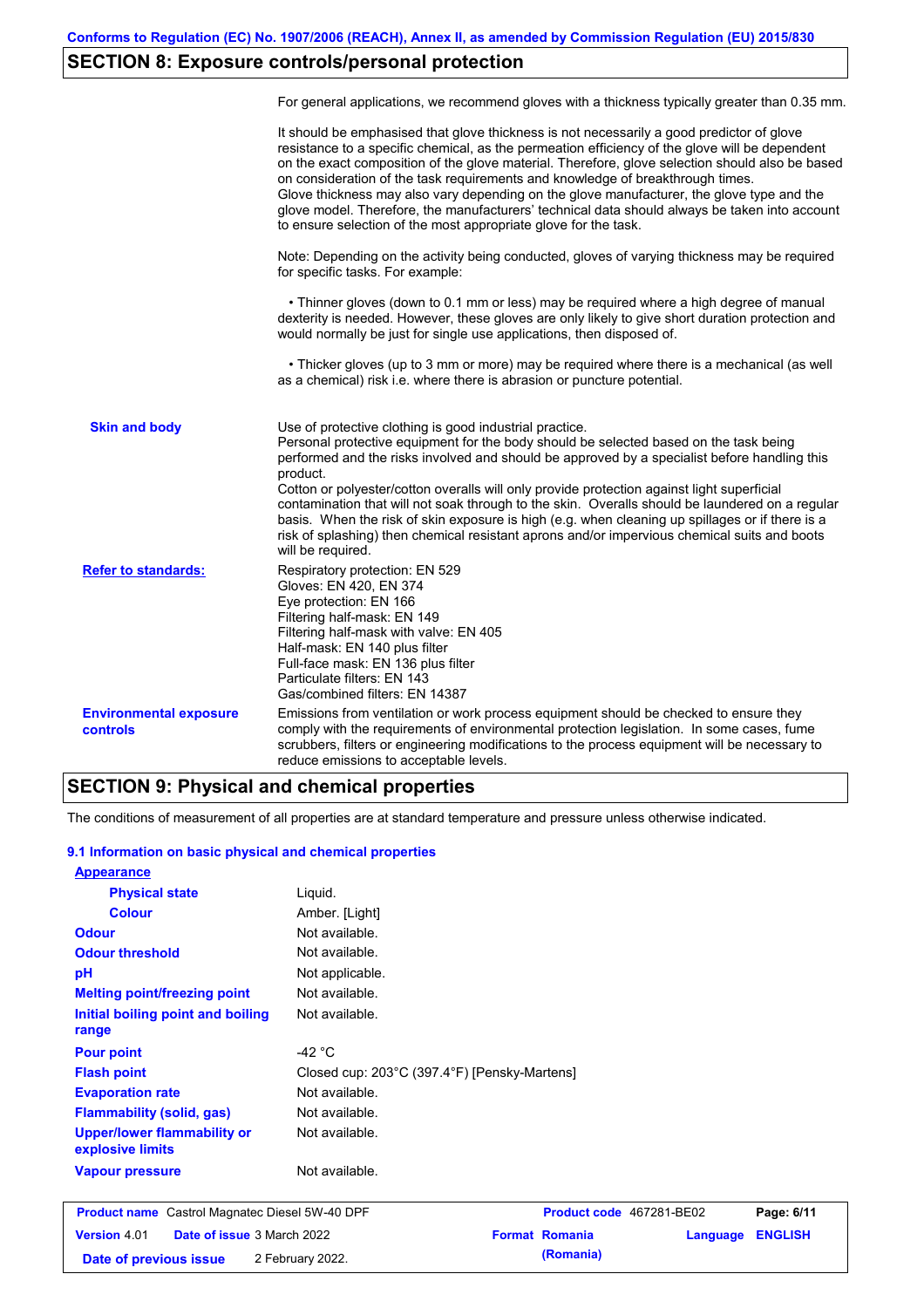# **SECTION 9: Physical and chemical properties**

|                                                   |                                                                                                                                        | Vapour Pressure at 20°C |         |                    | Vapour pressure at 50°C |     |               |
|---------------------------------------------------|----------------------------------------------------------------------------------------------------------------------------------------|-------------------------|---------|--------------------|-------------------------|-----|---------------|
|                                                   | <b>Ingredient name</b>                                                                                                                 | mm Hg kPa               |         | <b>Method</b>      | mm<br>Hg                | kPa | <b>Method</b> |
|                                                   | Distillates (petroleum),<br>hydrotreated heavy<br>paraffinic                                                                           | < 0.08                  | < 0.011 | <b>ASTM D 5191</b> |                         |     |               |
|                                                   | Distillates (petroleum),<br>hydrotreated heavy<br>paraffinic                                                                           | < 0.08                  | < 0.011 | <b>ASTM D 5191</b> |                         |     |               |
| <b>Vapour density</b>                             | Not available.                                                                                                                         |                         |         |                    |                         |     |               |
| <b>Relative density</b>                           | Not available.                                                                                                                         |                         |         |                    |                         |     |               |
| <b>Density</b>                                    | $<$ 1000 kg/m <sup>3</sup> (<1 g/cm <sup>3</sup> ) at 15 <sup>°</sup> C                                                                |                         |         |                    |                         |     |               |
| <b>Solubility(ies)</b>                            | insoluble in water.                                                                                                                    |                         |         |                    |                         |     |               |
| <b>Partition coefficient: n-octanol/</b><br>water | Not applicable.                                                                                                                        |                         |         |                    |                         |     |               |
| <b>Auto-ignition temperature</b>                  | Not available.                                                                                                                         |                         |         |                    |                         |     |               |
| <b>Decomposition temperature</b>                  | Not available.                                                                                                                         |                         |         |                    |                         |     |               |
| <b>Viscosity</b>                                  | Kinematic: 75.5 mm <sup>2</sup> /s (75.5 cSt) at $40^{\circ}$ C<br>Kinematic: 12.8 to 16 mm <sup>2</sup> /s (12.8 to 16 cSt) at 100 °C |                         |         |                    |                         |     |               |
| <b>Explosive properties</b>                       | Not available.                                                                                                                         |                         |         |                    |                         |     |               |
| <b>Oxidising properties</b>                       | Not available.                                                                                                                         |                         |         |                    |                         |     |               |
| <b>Particle characteristics</b>                   |                                                                                                                                        |                         |         |                    |                         |     |               |
| <b>Median particle size</b>                       | Not applicable.                                                                                                                        |                         |         |                    |                         |     |               |
| 9.2 Other information                             |                                                                                                                                        |                         |         |                    |                         |     |               |
| No additional information.                        |                                                                                                                                        |                         |         |                    |                         |     |               |

# **SECTION 10: Stability and reactivity**

| <b>10.1 Reactivity</b>                            | No specific test data available for this product. Refer to Conditions to avoid and Incompatible<br>materials for additional information.                                |
|---------------------------------------------------|-------------------------------------------------------------------------------------------------------------------------------------------------------------------------|
| <b>10.2 Chemical stability</b>                    | The product is stable.                                                                                                                                                  |
| <b>10.3 Possibility of</b><br>hazardous reactions | Under normal conditions of storage and use, hazardous reactions will not occur.<br>Under normal conditions of storage and use, hazardous polymerisation will not occur. |
| <b>10.4 Conditions to avoid</b>                   | Avoid all possible sources of ignition (spark or flame).                                                                                                                |
| 10.5 Incompatible materials                       | Reactive or incompatible with the following materials: oxidising materials.                                                                                             |
| <b>10.6 Hazardous</b><br>decomposition products   | Under normal conditions of storage and use, hazardous decomposition products should not be<br>produced.                                                                 |

## **SECTION 11: Toxicological information**

## **11.1 Information on toxicological effects**

|                                                                                                        | <b>Product/ingredient name</b>                                                                                      | Oral (mg/<br>kg) | <b>Dermal</b><br>(mg/kg) | <b>Inhalation</b><br>(gases)<br>(ppm) | <b>Inhalation</b><br>(vapours)<br>(mg/l) | <b>Inhalation</b><br>(dusts)<br>and mists)<br>(mg/l) |                |
|--------------------------------------------------------------------------------------------------------|---------------------------------------------------------------------------------------------------------------------|------------------|--------------------------|---------------------------------------|------------------------------------------|------------------------------------------------------|----------------|
| maleic anhydride                                                                                       |                                                                                                                     | 500              | N/A                      | N/A                                   | N/A                                      | N/A                                                  |                |
| Routes of entry anticipated: Dermal, Inhalation.<br><b>Information on likely</b><br>routes of exposure |                                                                                                                     |                  |                          |                                       |                                          |                                                      |                |
| <b>Potential acute health effects</b>                                                                  |                                                                                                                     |                  |                          |                                       |                                          |                                                      |                |
| <b>Inhalation</b>                                                                                      | Exposure to decomposition products may cause a health hazard. Serious effects may be<br>delayed following exposure. |                  |                          |                                       |                                          |                                                      |                |
| <b>Ingestion</b>                                                                                       | No known significant effects or critical hazards.                                                                   |                  |                          |                                       |                                          |                                                      |                |
| <b>Skin contact</b>                                                                                    | Defatting to the skin. May cause skin dryness and irritation.                                                       |                  |                          |                                       |                                          |                                                      |                |
| Eye contact                                                                                            | No known significant effects or critical hazards.                                                                   |                  |                          |                                       |                                          |                                                      |                |
| <b>Product name</b> Castrol Magnatec Diesel 5W-40 DPF                                                  |                                                                                                                     |                  |                          | Product code 467281-BE02              |                                          |                                                      | Page: 7/11     |
| <b>Version 4.01</b>                                                                                    | Date of issue 3 March 2022                                                                                          |                  | <b>Format Romania</b>    |                                       |                                          | Language                                             | <b>ENGLISH</b> |
| Date of previous issue                                                                                 | 2 February 2022.                                                                                                    |                  |                          | (Romania)                             |                                          |                                                      |                |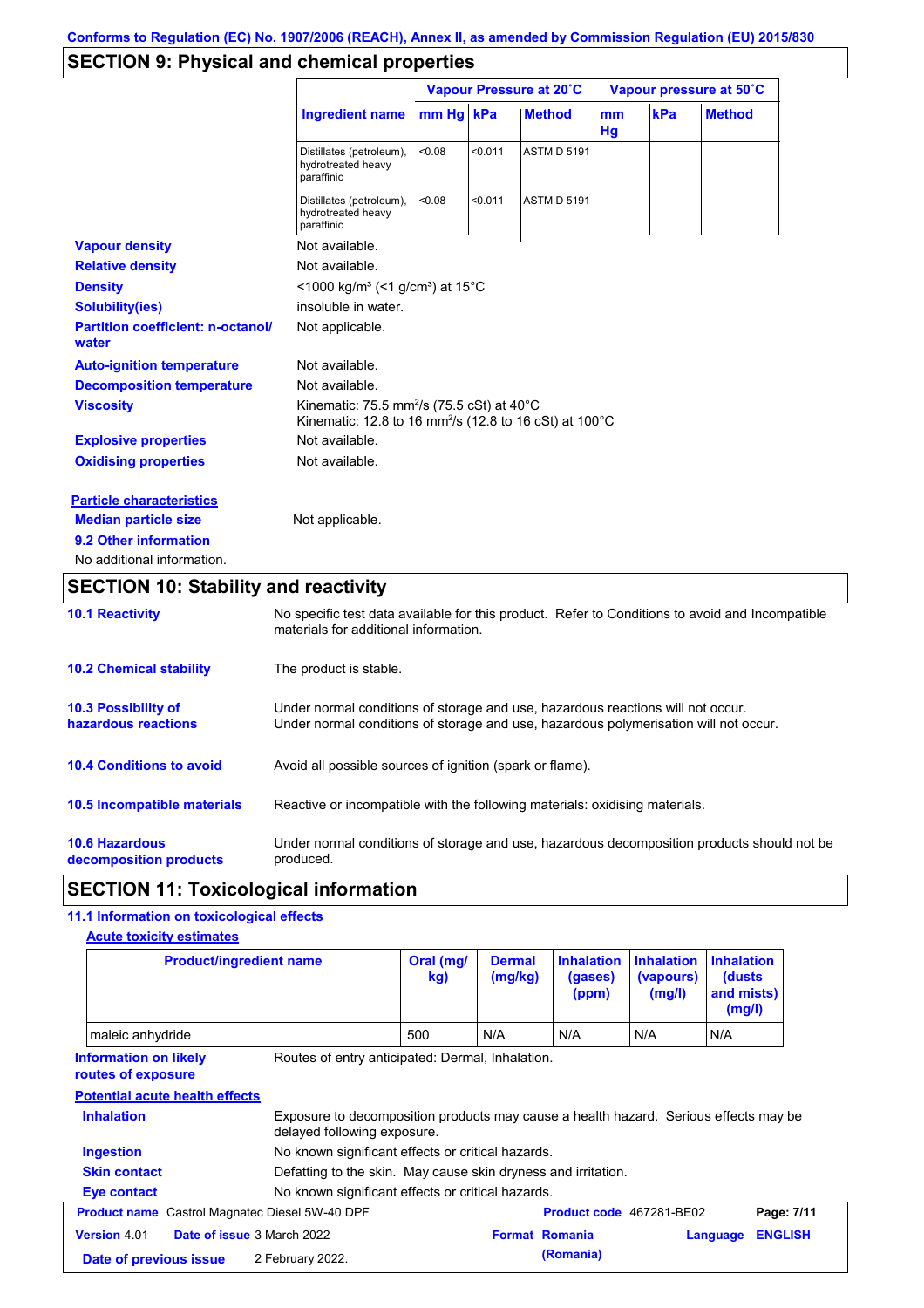# **SECTION 11: Toxicological information**

|                                         | <b>Symptoms related to the physical, chemical and toxicological characteristics</b>                                                                                                                                                                                                                                                                                                                      |  |
|-----------------------------------------|----------------------------------------------------------------------------------------------------------------------------------------------------------------------------------------------------------------------------------------------------------------------------------------------------------------------------------------------------------------------------------------------------------|--|
| <b>Inhalation</b>                       | No specific data.                                                                                                                                                                                                                                                                                                                                                                                        |  |
| <b>Ingestion</b>                        | No specific data.                                                                                                                                                                                                                                                                                                                                                                                        |  |
| <b>Skin contact</b>                     | Adverse symptoms may include the following:<br>irritation<br>dryness<br>cracking                                                                                                                                                                                                                                                                                                                         |  |
| <b>Eye contact</b>                      | No specific data.                                                                                                                                                                                                                                                                                                                                                                                        |  |
|                                         | Delayed and immediate effects as well as chronic effects from short and long-term exposure                                                                                                                                                                                                                                                                                                               |  |
| <b>Inhalation</b>                       | Overexposure to the inhalation of airborne droplets or aerosols may cause irritation of the<br>respiratory tract.                                                                                                                                                                                                                                                                                        |  |
| <b>Ingestion</b>                        | Ingestion of large quantities may cause nausea and diarrhoea.                                                                                                                                                                                                                                                                                                                                            |  |
| <b>Skin contact</b>                     | Prolonged or repeated contact can defat the skin and lead to irritation and/or dermatitis.                                                                                                                                                                                                                                                                                                               |  |
| Eye contact                             | Potential risk of transient stinging or redness if accidental eye contact occurs.                                                                                                                                                                                                                                                                                                                        |  |
| <b>Potential chronic health effects</b> |                                                                                                                                                                                                                                                                                                                                                                                                          |  |
| General                                 | USED ENGINE OILS<br>Combustion products resulting from the operation of internal combustion engines contaminate<br>engine oils during use. Used engine oil may contain hazardous components which have the<br>potential to cause skin cancer. Frequent or prolonged contact with all types and makes of used<br>engine oil must therefore be avoided and a high standard of personal hygiene maintained. |  |
| <b>Carcinogenicity</b>                  | No known significant effects or critical hazards.                                                                                                                                                                                                                                                                                                                                                        |  |
| <b>Mutagenicity</b>                     | No known significant effects or critical hazards.                                                                                                                                                                                                                                                                                                                                                        |  |
| <b>Developmental effects</b>            | No known significant effects or critical hazards.                                                                                                                                                                                                                                                                                                                                                        |  |
| <b>Fertility effects</b>                | No known significant effects or critical hazards.                                                                                                                                                                                                                                                                                                                                                        |  |
| SECTION 12: Ecological information      |                                                                                                                                                                                                                                                                                                                                                                                                          |  |

## **SECTION 12: Ecological information**

| <b>12.1 Toxicity</b>         |                                                        |
|------------------------------|--------------------------------------------------------|
| <b>Environmental hazards</b> | Not classified as dangerous                            |
|                              | Based on data available for this or related materials. |

### **12.2 Persistence and degradability**

Partially biodegradable.

### **12.3 Bioaccumulative potential**

This product is not expected to bioaccumulate through food chains in the environment.

| <b>12.4 Mobility in soil</b>                                  |                                                                      |
|---------------------------------------------------------------|----------------------------------------------------------------------|
| <b>Soil/water partition</b><br>coefficient (K <sub>oc</sub> ) | Not available.                                                       |
| <b>Mobility</b>                                               | Spillages may penetrate the soil causing ground water contamination. |

### **12.5 Results of PBT and vPvB assessment**

Product does not meet the criteria for PBT or vPvB according to Regulation (EC) No. 1907/2006, Annex XIII.

| 12.6 Other adverse effects          |                                                                                                                           |
|-------------------------------------|---------------------------------------------------------------------------------------------------------------------------|
| <b>Other ecological information</b> | Spills may form a film on water surfaces causing physical damage to organisms. Oxygen<br>transfer could also be impaired. |

# **SECTION 13: Disposal considerations**

| <b>13.1 Waste treatment methods</b> |                                                                                                                                                                      |
|-------------------------------------|----------------------------------------------------------------------------------------------------------------------------------------------------------------------|
| <b>Product</b>                      |                                                                                                                                                                      |
| <b>Methods of disposal</b>          | Where possible, arrange for product to be recycled. Dispose of via an authorised person/<br>licensed waste disposal contractor in accordance with local regulations. |
| <b>Hazardous waste</b>              | Yes.                                                                                                                                                                 |
| European waste catalogue (EWC)      |                                                                                                                                                                      |
| <b>Waste code</b>                   | <b>Waste designation</b>                                                                                                                                             |
| 13 02 05*                           | mineral-based non-chlorinated engine, gear and lubricating oils                                                                                                      |

| <b>Product name</b> Castrol Magnatec Diesel 5W-40 DPF |  | Product code 467281-BE02          |  | Page: 8/11            |                         |  |
|-------------------------------------------------------|--|-----------------------------------|--|-----------------------|-------------------------|--|
| <b>Version 4.01</b>                                   |  | <b>Date of issue 3 March 2022</b> |  | <b>Format Romania</b> | <b>Language ENGLISH</b> |  |
| Date of previous issue                                |  | 2 February 2022.                  |  | (Romania)             |                         |  |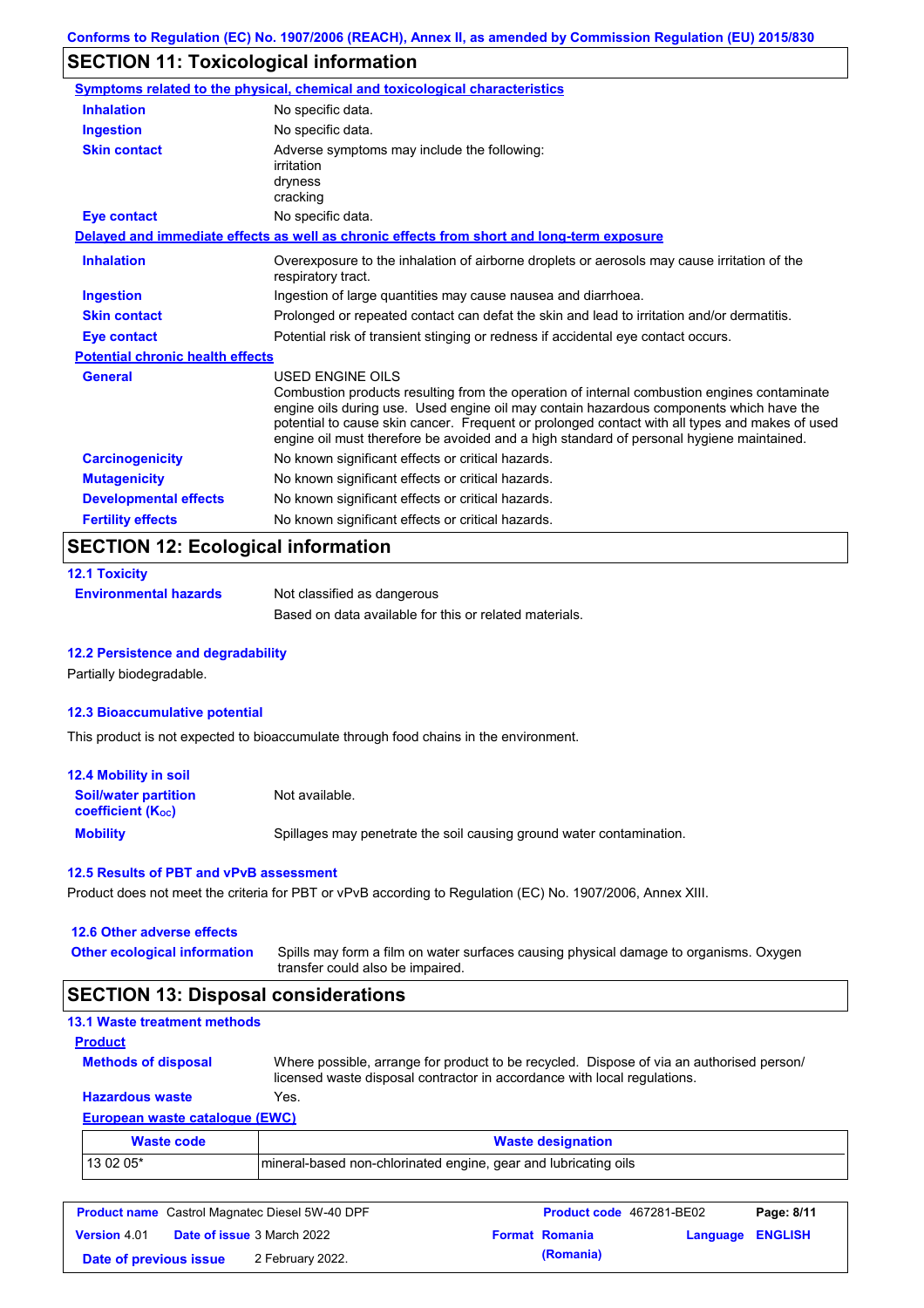## **SECTION 13: Disposal considerations**

However, deviation from the intended use and/or the presence of any potential contaminants may require an alternative waste disposal code to be assigned by the end user.

### **Packaging**

| <b>Methods of disposal</b>               | Where possible, arrange for product to be recycled. Dispose of via an authorised person/<br>licensed waste disposal contractor in accordance with local regulations.                                                                    |  |
|------------------------------------------|-----------------------------------------------------------------------------------------------------------------------------------------------------------------------------------------------------------------------------------------|--|
| <b>Special precautions</b>               | This material and its container must be disposed of in a safe way. Empty containers or liners<br>may retain some product residues. Avoid dispersal of spilt material and runoff and contact with<br>soil, waterways, drains and sewers. |  |
| <b>References</b>                        | Commission 2014/955/EU<br>Directive 2008/98/EC                                                                                                                                                                                          |  |
| <b>SECTION 14: Transport information</b> |                                                                                                                                                                                                                                         |  |

#### - - - - - - - - - Not regulated. Not regulated. Not regulated. - - - **ADR/RID IMDG IATA 14.1 UN number 14.2 UN proper shipping name 14.3 Transport hazard class(es) 14.4 Packing group ADN Additional information 14.5 Environmental hazards** No. 1980 | No. 1980 | No. 1980 | No. 1980 | No. 1980 | No. 1980 | No. 1980 | No. 1980 | No. 1980 | No. 1980 | Not regulated. - No. - -

**14.6 Special precautions for user** Not available.

#### **14.7 Transport in bulk according to IMO instruments**

## **SECTION 15: Regulatory information**

Not available.

|                                                                                                                                                          | 15.1 Safety, health and environmental regulations/legislation specific for the substance or mixture                            |                          |          |                |  |
|----------------------------------------------------------------------------------------------------------------------------------------------------------|--------------------------------------------------------------------------------------------------------------------------------|--------------------------|----------|----------------|--|
| EU Regulation (EC) No. 1907/2006 (REACH)                                                                                                                 |                                                                                                                                |                          |          |                |  |
|                                                                                                                                                          | Annex XIV - List of substances subject to authorisation                                                                        |                          |          |                |  |
| <b>Annex XIV</b>                                                                                                                                         |                                                                                                                                |                          |          |                |  |
| None of the components are listed.                                                                                                                       |                                                                                                                                |                          |          |                |  |
| <b>Substances of very high concern</b>                                                                                                                   |                                                                                                                                |                          |          |                |  |
| None of the components are listed.                                                                                                                       |                                                                                                                                |                          |          |                |  |
| EU Regulation (EC) No. 1907/2006 (REACH)                                                                                                                 |                                                                                                                                |                          |          |                |  |
| <b>Annex XVII - Restrictions</b><br>on the manufacture,<br>placing on the market<br>and use of certain<br>dangerous substances,<br>mixtures and articles | Not applicable.                                                                                                                |                          |          |                |  |
| <b>Other regulations</b>                                                                                                                                 |                                                                                                                                |                          |          |                |  |
| <b>REACH Status</b>                                                                                                                                      | The company, as identified in Section 1, sells this product in the EU in compliance with the<br>current requirements of REACH. |                          |          |                |  |
| <b>United States inventory</b><br>(TSCA 8b)                                                                                                              | All components are active or exempted.                                                                                         |                          |          |                |  |
| <b>Australia inventory (AIIC)</b>                                                                                                                        | All components are listed or exempted.                                                                                         |                          |          |                |  |
| <b>Canada inventory</b>                                                                                                                                  | All components are listed or exempted.                                                                                         |                          |          |                |  |
| <b>China inventory (IECSC)</b>                                                                                                                           | At least one component is not listed.                                                                                          |                          |          |                |  |
| <b>Product name</b> Castrol Magnatec Diesel 5W-40 DPF                                                                                                    |                                                                                                                                | Product code 467281-BE02 |          | Page: 9/11     |  |
| <b>Version 4.01</b><br>Date of issue 3 March 2022                                                                                                        |                                                                                                                                | <b>Format Romania</b>    | Language | <b>ENGLISH</b> |  |
| Date of previous issue                                                                                                                                   | 2 February 2022.                                                                                                               | (Romania)                |          |                |  |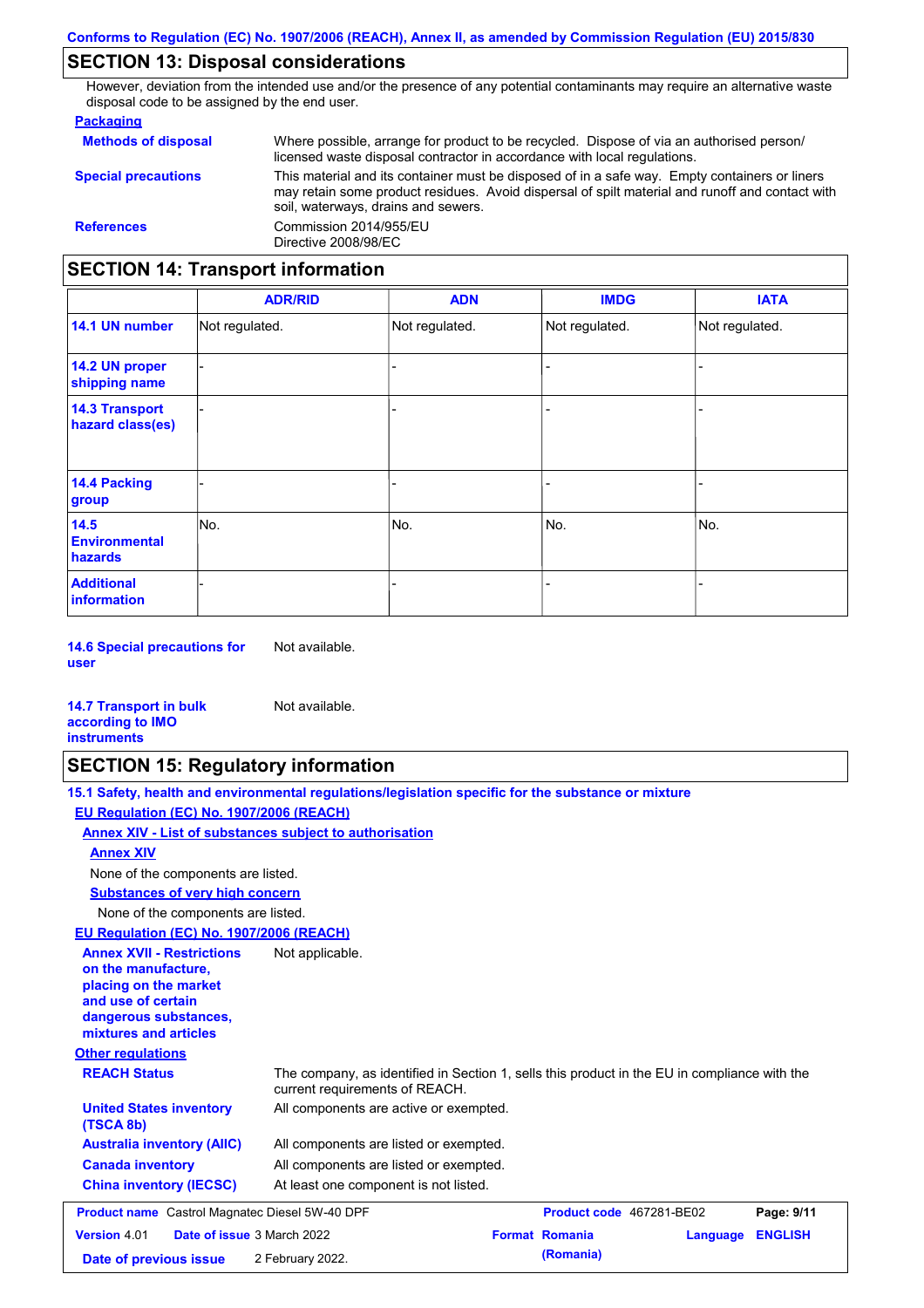# **SECTION 15: Regulatory information**

| <b>Japan inventory (CSCL)</b>                                   | All components are listed or exempted. |  |  |  |
|-----------------------------------------------------------------|----------------------------------------|--|--|--|
| <b>Korea inventory (KECI)</b>                                   | All components are listed or exempted. |  |  |  |
| <b>Philippines inventory</b><br>(PICCS)                         | At least one component is not listed.  |  |  |  |
| <b>Taiwan Chemical</b><br><b>Substances Inventory</b><br>(TCSI) | All components are listed or exempted. |  |  |  |
| Ozone depleting substances (1005/2009/EU)                       |                                        |  |  |  |
| Not listed.                                                     |                                        |  |  |  |
| Prior Informed Consent (PIC) (649/2012/EU)<br>Not listed.       |                                        |  |  |  |
| <b>Persistent Organic Pollutants</b>                            |                                        |  |  |  |
| Not listed.                                                     |                                        |  |  |  |
| <b>EU - Water framework directive - Priority substances</b>     |                                        |  |  |  |
| None of the components are listed.                              |                                        |  |  |  |
| <b>Seveso Directive</b>                                         |                                        |  |  |  |
| This product is not controlled under the Seveso Directive.      |                                        |  |  |  |

| <b>15.2 Chemical safety</b> | A Chemical Safety Assessment has been carried out for one or more of the substances within  |
|-----------------------------|---------------------------------------------------------------------------------------------|
| assessment                  | this mixture. A Chemical Safety Assessment has not been carried out for the mixture itself. |

| <b>SECTION 16: Other information</b>                  |                                                                                                                                                                                                                                                                                                                                                                                                                                                                                                                                                                                                                                                                                                                                                                                                                                                                                                                                                                                                                                                                                                                                                                                                                                                                                                                                                                                                                                                                                                                                                                                                                                                                                                                                                                                                                                                                                                                                                                                                                                                                                                                                                                  |                          |          |                |
|-------------------------------------------------------|------------------------------------------------------------------------------------------------------------------------------------------------------------------------------------------------------------------------------------------------------------------------------------------------------------------------------------------------------------------------------------------------------------------------------------------------------------------------------------------------------------------------------------------------------------------------------------------------------------------------------------------------------------------------------------------------------------------------------------------------------------------------------------------------------------------------------------------------------------------------------------------------------------------------------------------------------------------------------------------------------------------------------------------------------------------------------------------------------------------------------------------------------------------------------------------------------------------------------------------------------------------------------------------------------------------------------------------------------------------------------------------------------------------------------------------------------------------------------------------------------------------------------------------------------------------------------------------------------------------------------------------------------------------------------------------------------------------------------------------------------------------------------------------------------------------------------------------------------------------------------------------------------------------------------------------------------------------------------------------------------------------------------------------------------------------------------------------------------------------------------------------------------------------|--------------------------|----------|----------------|
| <b>Abbreviations and acronyms</b>                     | ADN = European Provisions concerning the International Carriage of Dangerous Goods by<br>Inland Waterway<br>ADR = The European Agreement concerning the International Carriage of Dangerous Goods by<br>Road<br>ATE = Acute Toxicity Estimate<br>BCF = Bioconcentration Factor<br>CAS = Chemical Abstracts Service<br>CLP = Classification, Labelling and Packaging Regulation [Regulation (EC) No. 1272/2008]<br>CSA = Chemical Safety Assessment<br>CSR = Chemical Safety Report<br>DMEL = Derived Minimal Effect Level<br>DNEL = Derived No Effect Level<br>EINECS = European Inventory of Existing Commercial chemical Substances<br>ES = Exposure Scenario<br>EUH statement = CLP-specific Hazard statement<br>EWC = European Waste Catalogue<br>GHS = Globally Harmonized System of Classification and Labelling of Chemicals<br>IATA = International Air Transport Association<br>IBC = Intermediate Bulk Container<br><b>IMDG = International Maritime Dangerous Goods</b><br>LogPow = logarithm of the octanol/water partition coefficient<br>MARPOL = International Convention for the Prevention of Pollution From Ships, 1973 as<br>modified by the Protocol of 1978. ("Marpol" = marine pollution)<br>OECD = Organisation for Economic Co-operation and Development<br>PBT = Persistent, Bioaccumulative and Toxic<br><b>PNEC = Predicted No Effect Concentration</b><br>REACH = Registration, Evaluation, Authorisation and Restriction of Chemicals Regulation<br>[Regulation (EC) No. 1907/2006]<br>RID = The Regulations concerning the International Carriage of Dangerous Goods by Rail<br><b>RRN = REACH Registration Number</b><br>SADT = Self-Accelerating Decomposition Temperature<br>SVHC = Substances of Very High Concern<br>STOT-RE = Specific Target Organ Toxicity - Repeated Exposure<br>STOT-SE = Specific Target Organ Toxicity - Single Exposure<br>TWA = Time weighted average<br>$UN = United Nations$<br>UVCB = Complex hydrocarbon substance<br>VOC = Volatile Organic Compound<br>vPvB = Very Persistent and Very Bioaccumulative<br>Varies = may contain one or more of the following 64741-88-4 / RRN 01-2119488706-23, |                          |          |                |
|                                                       | 64741-89-5 / RRN 01-2119487067-30, 64741-95-3 / RRN 01-2119487081-40, 64741-96-4/ RRN<br>01-2119483621-38, 64742-01-4 / RRN 01-2119488707-21, 64742-44-5 / RRN                                                                                                                                                                                                                                                                                                                                                                                                                                                                                                                                                                                                                                                                                                                                                                                                                                                                                                                                                                                                                                                                                                                                                                                                                                                                                                                                                                                                                                                                                                                                                                                                                                                                                                                                                                                                                                                                                                                                                                                                   |                          |          |                |
| <b>Product name</b> Castrol Magnatec Diesel 5W-40 DPF |                                                                                                                                                                                                                                                                                                                                                                                                                                                                                                                                                                                                                                                                                                                                                                                                                                                                                                                                                                                                                                                                                                                                                                                                                                                                                                                                                                                                                                                                                                                                                                                                                                                                                                                                                                                                                                                                                                                                                                                                                                                                                                                                                                  | Product code 467281-BE02 |          | Page: 10/11    |
| <b>Version 4.01</b><br>Date of issue 3 March 2022     |                                                                                                                                                                                                                                                                                                                                                                                                                                                                                                                                                                                                                                                                                                                                                                                                                                                                                                                                                                                                                                                                                                                                                                                                                                                                                                                                                                                                                                                                                                                                                                                                                                                                                                                                                                                                                                                                                                                                                                                                                                                                                                                                                                  | <b>Format Romania</b>    | Language | <b>ENGLISH</b> |
| Date of previous issue                                | 2 February 2022.                                                                                                                                                                                                                                                                                                                                                                                                                                                                                                                                                                                                                                                                                                                                                                                                                                                                                                                                                                                                                                                                                                                                                                                                                                                                                                                                                                                                                                                                                                                                                                                                                                                                                                                                                                                                                                                                                                                                                                                                                                                                                                                                                 | (Romania)                |          |                |